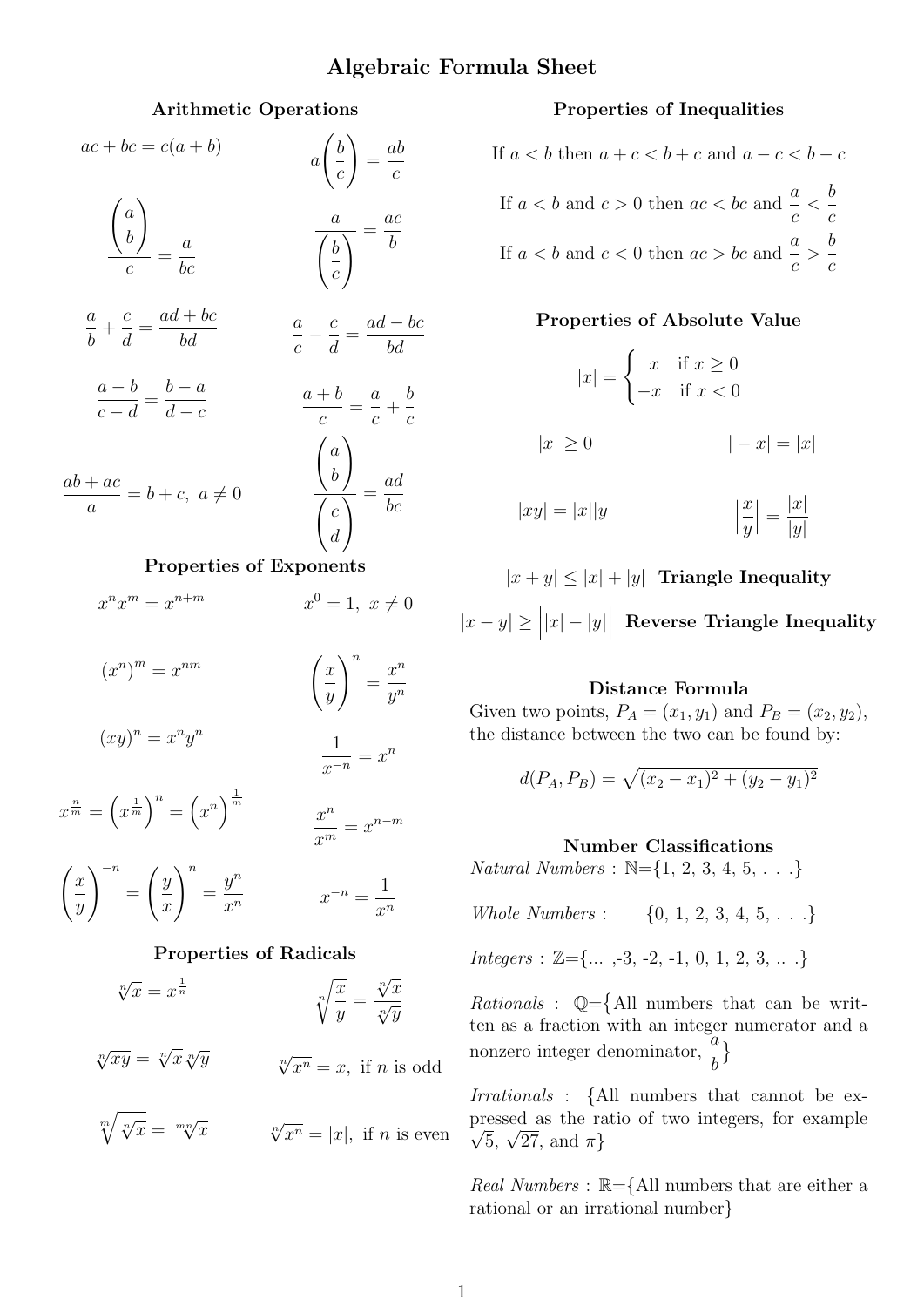Definition

 $y = \log_b x$  is equivalent to  $x = b^y$ 

Example

 $log_2 16 = 4$  because  $2^4 = 16$ 

Special Logarithms

 $\ln x = \log_e x$  natural log where  $e = 2.718281828...$ 

 $\log x = \log_{10} x$  common log

 $\log_b b = 1$  $\log_b b^x = x$  $\ln e^x = x$  $\log_b 1 = 0$  $b^{\log_b x} = x$  $e^{\ln x} = x$ 

Logarithm Properties

$$
\log_b (x^k) = k \log_b x
$$
  

$$
\log_b (xy) = \log_b x + \log_b y
$$
  

$$
\log_b \left(\frac{x}{y}\right) = \log_b x - \log_b y
$$

## Factoring

$$
xa + xb = x(a + b)
$$
  
\n
$$
x^{3} + y^{3} = (x + y) (x^{2} - xy + y^{2})
$$
  
\n
$$
x^{2} - y^{2} = (x + y)(x - y)
$$
  
\n
$$
x^{3} - y^{3} = (x - y) (x^{2} + xy + y^{2})
$$
  
\n
$$
x^{2} + 2xy + y^{2} = (x + y)^{2}
$$
  
\n
$$
x^{2} - 2xy + y^{2} = (x - y)^{2}
$$
  
\nIf n is odd then,  
\n
$$
x^{3} + 3x^{2}y + 3xy^{2} + y^{3} = (x + y)^{3}
$$
  
\nIf n is odd then,  
\n
$$
x^{n} - y^{n} = (x - y) (x^{n-1} + x^{n-2}y + ... + y^{n-1})
$$
  
\n
$$
x^{3} - 3x^{2}y + 3xy^{2} - y^{3} = (x - y)^{3}
$$
  
\n
$$
x^{n} + y^{n} = (x + y) (x^{n-1} - x^{n-2}y + x^{n-3}y^{2} ... - y^{n-1})
$$

# Linear Functions and Formulas

# Examples of Linear Functions



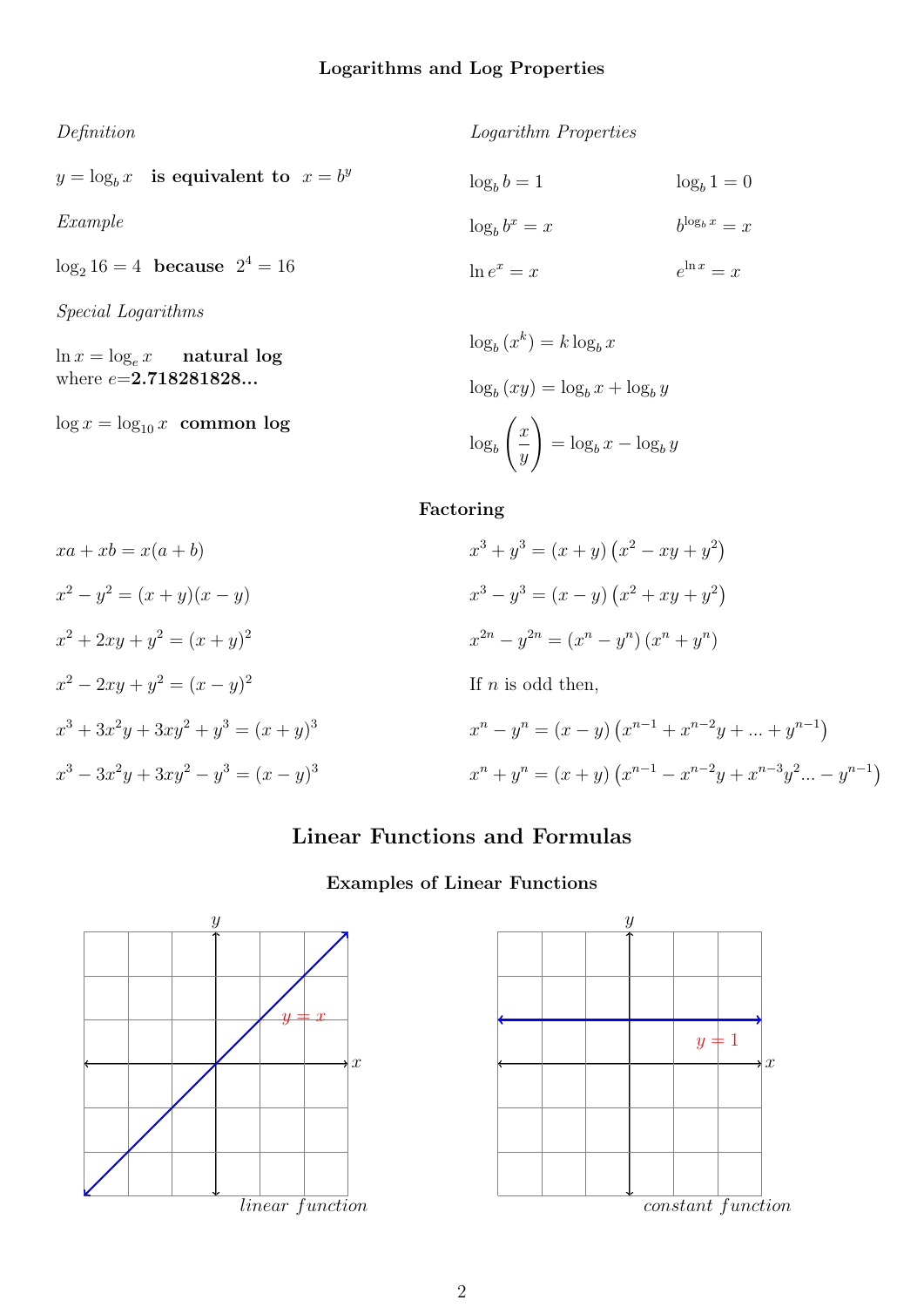#### Constant Function

This graph is a horizontal line passing through the points  $(x, c)$  with slope  $m = 0$ :

$$
y = c \quad or \quad f(x) = c
$$

Slope (a.k.a Rate of Change)

The slope m of the line passing through the points  $(x_1, y_1)$  and  $(x_2, y_2)$  is :

$$
m = \frac{\Delta y}{\Delta x} = \frac{y_2 - y_1}{x_2 - x_1} = \frac{rise}{run}
$$

#### Linear Function/Slope-intercept form

This graph is a line with slope  $m$ and  $y-intercept(0, b)$ :

$$
y = mx + b \quad or \quad f(x) = mx + b
$$

#### Point-Slope form

The equation of the line passing through the point  $(x_1, y_1)$  with slope m is :

$$
y = m(x - x_1) + y_1
$$

## Quadratic Functions and Formulas Examples of Quadratic Functions





#### Forms of Quadratic Functions

#### Vertex Form

$$
y = a(x - h)2 + k
$$
  
or  

$$
f(x) = a(x - h)2 + k
$$

This graph is a parabola that opens up if  $a > 0$  or down if  $a < 0$  and has a vertex at  $(h, k)$ .

This graph is a parabola that opens up if  $a > 0$  or down if  $a < 0$  and has a vertex at

Standard Form

 $y = ax^2 + bx + c$ or  $f(x) = ax^2 + bx + c$ 

$$
\left(-\frac{b}{2a}, f\left(-\frac{b}{2a}\right)\right).
$$